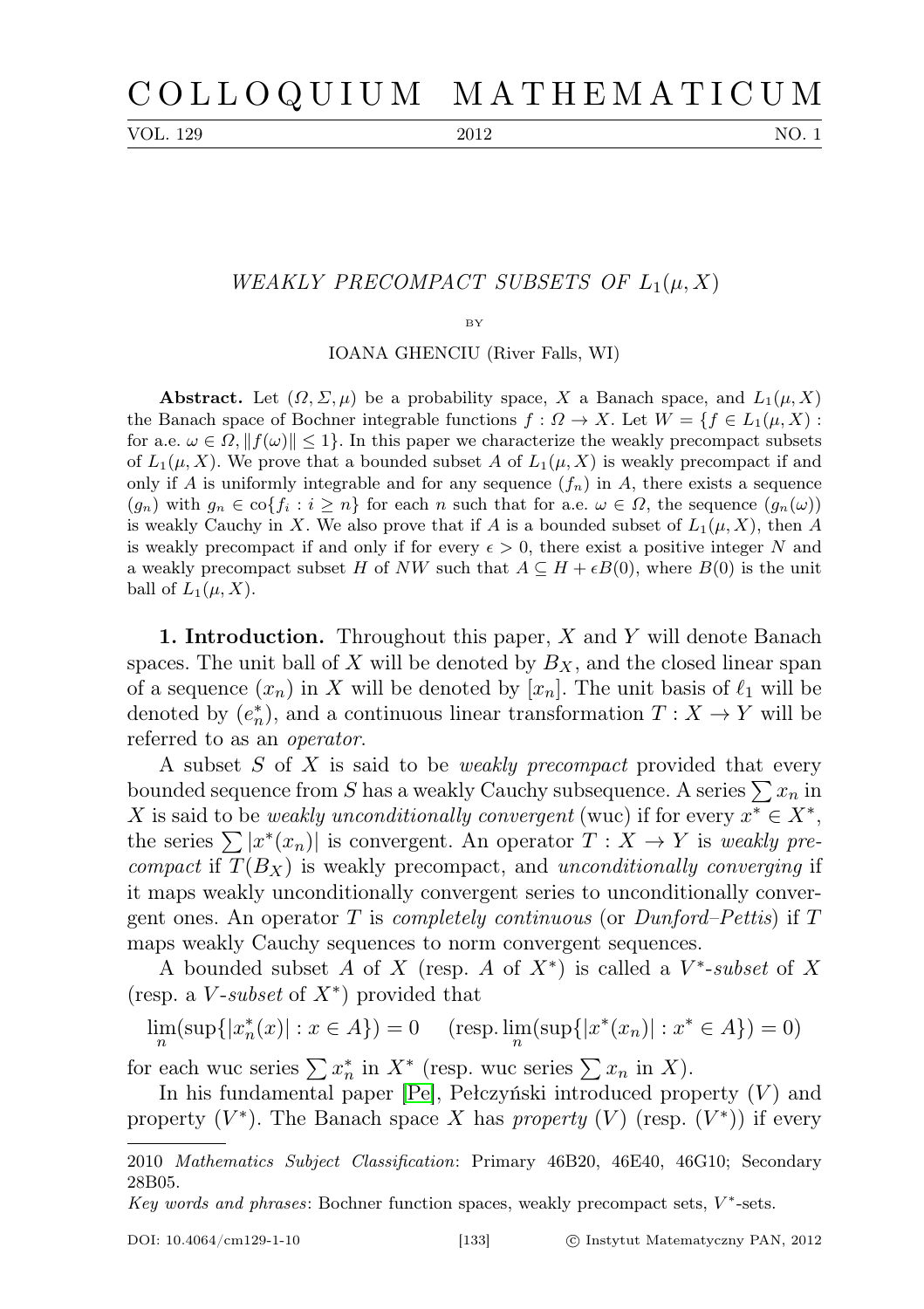V-subset of  $X^*$  (resp. V<sup>\*</sup>-subset of X) is relatively weakly compact. The following results were also established in [\[Pe\]](#page-10-0):

- (a)  $C(K)$  spaces have property  $(V)$ .
- (b)  $L^1$ -spaces have property  $(V^*)$ .
- (c) A Banach space X has property  $(V)$  if and only if every unconditionally converging operator  $T$  from  $X$  to any Banach space  $Y$  is weakly compact.
- (d) Every closed subspace of a Banach space with property  $(V^*)$  has property  $(V^*)$ .
- (e) In the last portion of the proof of Proposition 6 on p. 646, Pełczyński noted that every weakly Cauchy sequence is a  $V^*$ -set. Consequently, every bounded weakly precompact set in  $X$  is a  $V^*$ -set.
- (f) If X has property  $(V^*)$ , then X is weakly sequentially complete.

A Banach space X has property weak  $(V^*)$   $(wV^*)$  if every  $V^*$ -subset of X is weakly precompact [\[Bom\]](#page-9-0). If X does not contain a copy of  $\ell_1$ , then X has property  $(wV^*)$ , by Rosenthal's theorem ([\[Di1,](#page-9-1) Ch. XI]). In particular,  $c_0$  has property  $(wV^*)$ , but it does not have property  $(V^*)$ . A Banach space X has property  $(wV^*)$  if and only if every sequence in X equivalent to  $(e_n^*)$  contains a subsequence  $(x_{n_i})$  so that  $[x_{n_i}]$  is complemented in X [\[Bom\]](#page-9-0). A Banach space X has property  $(wV^*)$  if and only if every operator  $T: Y \to X$ with unconditionally converging adjoint is weakly precompact [\[GL\]](#page-10-1). Every order continuous Banach lattice has property  $(wV^*)$  ([\[Bom\]](#page-9-0), [\[Tz\]](#page-10-2)). A Banach lattice has property  $(V^*)$  if and only if it is weakly sequentially complete if and only if it does not contain a copy of  $c_0$  ([\[Bom\]](#page-9-0), [\[LT\]](#page-10-3), [\[Em\]](#page-10-4)).

A bounded subset  $A$  of  $X$  is called a  $Dunford-Pettis$  (DP) subset of  $X$  if each weakly null sequence in  $X^*$  tends to 0 uniformly on A. Every DP set is weakly precompact; see e.g., see [\[Ro,](#page-10-5) p. 377], [\[An\]](#page-9-2), [\[GL\]](#page-10-1). A Banach space X the Dunford–Pettis property (DPP) if every weakly compact operator T with domain  $X$  is completely continuous. Equivalently,  $X$  has the DPP if and only if  $x_n^*(x_n) \to 0$  for all weakly null sequences  $(x_n)$  in X and  $(x_n^*)$  in  $X^*$  ([\[Di2\]](#page-9-3)). Schur spaces,  $C(K)$  spaces, and  $L_1(\mu)$  spaces have the DPP ([\[BDS\]](#page-9-4), [\[DP\]](#page-10-6), [\[Gr\]](#page-10-7)). The reader can check [\[Di1\]](#page-9-1), [\[Di2\]](#page-9-3), [\[DU\]](#page-9-5), and [\[An\]](#page-9-2) for a guide to the extensive classical literature dealing with the DPP, equivalent formulations of the preceding definitions, and undefined notation and terminology.

Let  $L_1(\mu, X)$  be the Banach space of all X-valued Bochner integrable functions on a probability space  $(\Omega, \Sigma, \mu)$ . In this paper we characterize weakly precompact subsets of  $L_1(\mu, X)$ . The problem was also studied by Bourgain [\[Bou\]](#page-9-6) (when X does not contain a copy of  $\ell_1$ ) and Talagrand [\[Ta\]](#page-10-8). N. Randrianantoanina [\[Ra\]](#page-10-9) proved that  $L_1(\mu, X)$  has property  $(V^*)$  if and only if X has property  $(V^*)$ . The proof of Theorem 2 in [\[Ra\]](#page-10-9) shows that  $L_1(\mu, X)$  has property  $(wV^*)$  if and only if X has property  $(wV^*)$ .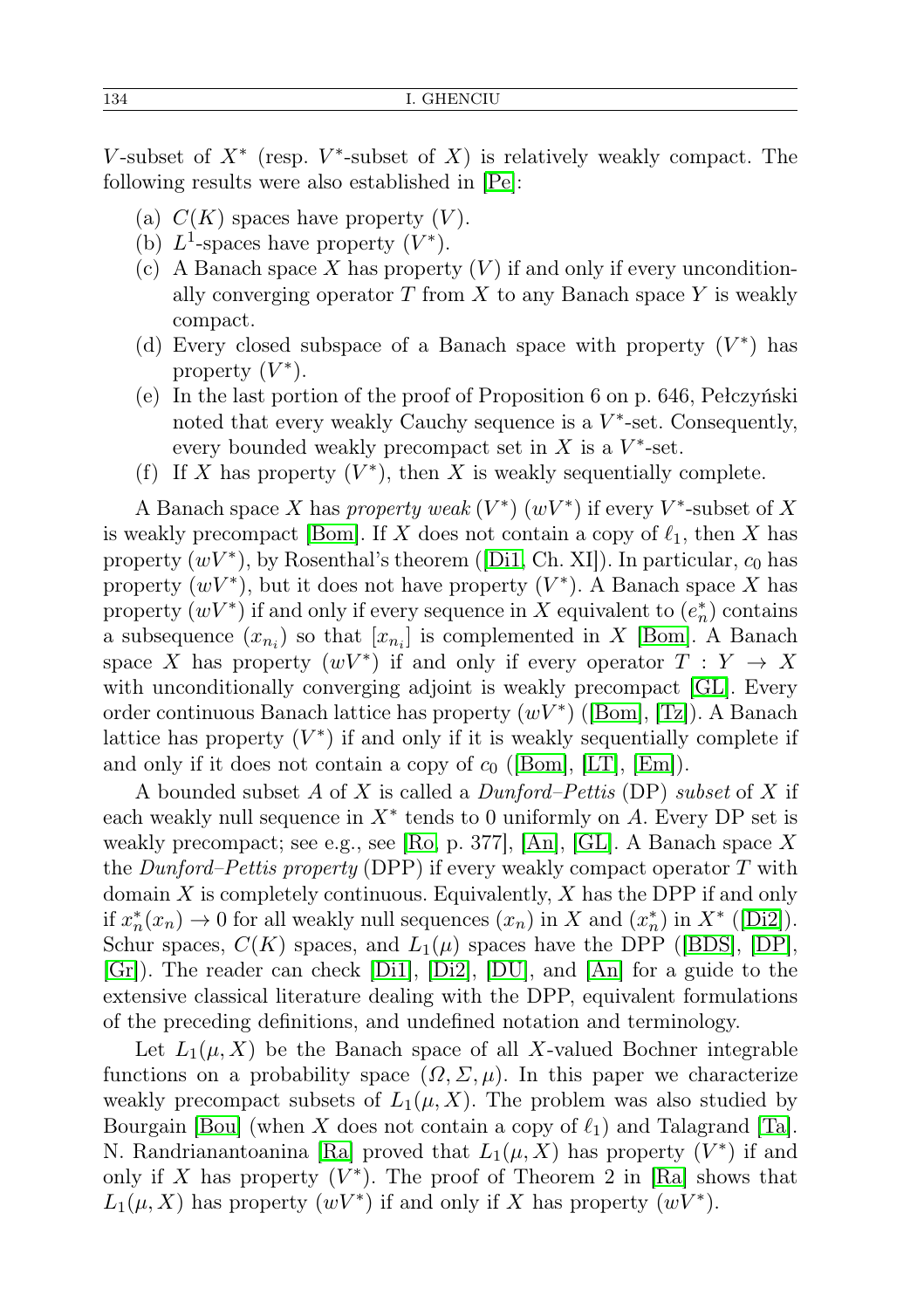2. Weak precompactness in  $L_1(\mu, X)$ . Let  $(\Omega, \Sigma, \mu)$  be a probability space, X be a Banach space, and let  $L_1(\mu, X)$  be the Banach space of (equivalence classes of)  $\mu$ -strongly measurable X-valued Bochner integrable functions  $f: \Omega \to X$ , equipped with the norm

$$
||f||_1 = \int_{\Omega} ||f(\omega)|| d\mu.
$$

For a subset A of X, let  $co(A)$  denote the convex hull of A. Let  $B(0)$ denote the unit ball of  $L_1(\mu, X)$ . A subset A of  $L_1(\mu, X)$  is called uniformly integrable if for any  $\epsilon > 0$  there exists  $\delta > 0$  such that if  $\mu(E) < \delta$ , then  $\int_E ||f(\omega)|| d\mu < \epsilon$  for all  $f \in A$ .

Following [\[Ul2\]](#page-10-10), let  $W = \{f \in L_1(\mu, X) : \text{for a.e. } \omega \in \Omega, ||f(\omega)|| \leq 1\}.$ For a positive integer N, let  $W(N) = \{f \in L_1(\mu, X) : \text{for a.e. } \omega \in \Omega, \}$  $||f(\omega)|| \leq N$ . Note that  $W(N) = NW$  and  $W(1) = W$ . For a subset H of W and  $\omega \in \Omega$ , let  $H(\omega) = \{f(\omega) : f \in H\}$ . Strictly speaking, as noted in  $[\text{U12}]$ ,  $H(\omega)$  is not well defined since the elements of H are not single functions but classes of functions. To make the definition of  $H(\omega)$  precise, one can introduce a lifting  $\rho$  of  $L_{\infty}(\mu)$ , and define  $\rho(f)$  as in [\[Din,](#page-9-7) p. 212], or [\[IT,](#page-10-11) p. 76] and set  $H(\omega) = \{\rho(f)(\omega) : f \in H\}$ . However, not to complicate the notations, we do not introduce a lifting but deal with the elements of  $W$ as if they were strongly measurable bounded single functions. For a subset A of  $L_1(\mu, X)$  and  $\omega \in \Omega$ , let  $A(\omega) = \{f(\omega) : f \in A\}.$ 

The following two lemmas will be useful in our study.

<span id="page-2-1"></span>LEMMA 2.1 ([\[Ul1,](#page-10-12) Lemma 2.2]). Let K be a bounded subset of X. Then K is weakly precompact if and only if for each sequence  $(x_n)$  in K, there is a sequence  $(y_n)$  so that  $y_n \in \text{co}\{x_i : i \geq n\}$  for each n and  $(y_n)$  is weakly Cauchy.

<span id="page-2-0"></span>LEMMA 2.2 ([\[DRS,](#page-9-8) Theorem 2.4]). Assume that  $(f_n)$  is a bounded sequence in  $L_1(\mu, X)$ . Then there exist a sequence  $(g_n)$  with  $g_n \in \text{co}\{f_i :$  $i \geq n$  for each n, and three measurable subsets  $C_1$ ,  $C_2$ , and L of  $\Omega$  with  $\mu(C_1 \cup C_2 \cup L) = 1$ , such that

- (a) for  $\omega \in C_1$ , the sequence  $(g_n(\omega))$  is norm convergent in X;
- (b) for  $\omega \in C_2$ , the sequence  $(g_n(\omega))$  is weakly Cauchy but not weakly convergent in X;
- (c) for  $\omega \in L$ , there exists a positive integer k with  $(g_n(\omega))_{n \geq k} \sim (e_n^*)$ .

The main result of this paper is the following theorem.

<span id="page-2-2"></span>THEOREM 2.3. Let A be a bounded subset of  $L_1(\mu, X)$ . Then A is weakly precompact if and only if A is uniformly integrable and for any sequence  $(f_n)$ in A, there exists a sequence  $(g_n)$  with  $g_n \in \text{co}\{f_i : i \geq n\}$  for each n such that for a.e.  $\omega \in \Omega$ , the sequence  $(g_n(\omega))$  is weakly Cauchy in X.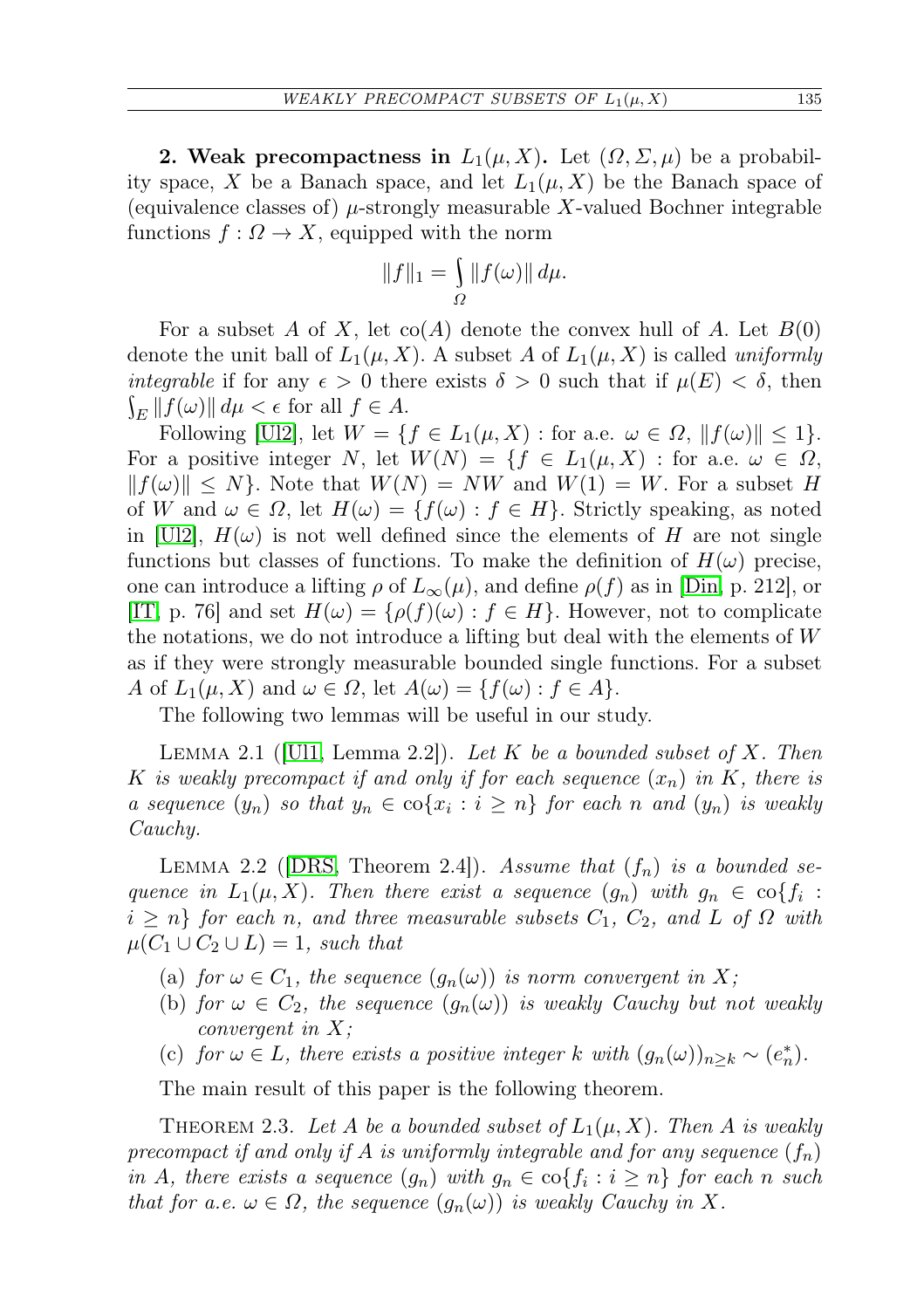Proof. Suppose that A is weakly precompact. Then A is uniformly in-tegrable ([\[DU,](#page-9-5) Theorem IV.2.4, p. 104]). Let  $(f_n)$  be a sequence in A. By Lemma [2.2,](#page-2-0) there exist a sequence  $(g_n)$  with  $g_n \in \text{co}\{f_i : i \geq n\}$  for each n, and three sets  $C_1$ ,  $C_2$ , and L in  $\Sigma$  with  $\mu(C_1 \cup C_2 \cup L) = 1$  and satisfying conditions  $(a)$ – $(c)$  of that lemma.

If  $\mu(L) > 0$ , then by  $|Ta, Lemma 4|$ , there exists a positive integer k such that  $(g_n)_{n\geq k} \sim (e_n^*)$ . Since  $(g_n)_{n\geq k}$  lies in the set  $co(A)$ , which is weakly precompact ([\[Ro,](#page-10-5) p. 377], [\[Sch,](#page-10-13) p. 27]), one obtains a contradiction. Hence  $\mu(L) = 0$ , and for a.e.  $\omega \in \Omega$ , the sequence  $(g_n(\omega))$  is weakly Cauchy in X.

Conversely, let  $(f_n)$  be a sequence in A. Let  $(g_n)$  be a sequence with  $g_n \in \text{co}\{f_i : i \geq n\}$  such that for a.e.  $\omega \in \Omega$ , the sequence  $(g_n(\omega))$  is weakly Cauchy in X. By [\[Ta,](#page-10-8) Lemma 8],  $(g_n)$  is weakly Cauchy in  $L_1(\mu, X)$ . By Lemma [2.1,](#page-2-1) A is weakly precompact.  $\blacksquare$ 

Talagrand showed that if A is a uniformly integrable subset of  $L_1(\mu, X)$ and for each  $\omega \in \Omega$ , the set  $A(\omega)$  is weakly precompact, then A is weakly precompact ([\[Ta,](#page-10-8) p. 704]). Theorem [2.3](#page-2-2) enables an efficient proof of a stronger implication.

<span id="page-3-0"></span>Corollary 2.4. Let A be a bounded uniformly integrable subset of  $L_1(\mu,X)$ .

- (i) If the set  $A(\omega)$  is weakly precompact for a.e.  $\omega \in \Omega$ , then A is weakly precompact.
- (ii) Suppose that X has property  $(wV^*)$ . If  $A(\omega)$  is a V<sup>\*</sup>-set for a.e.  $\omega \in \Omega$ , then A is a V<sup>\*</sup>-set.

*Proof.* (i) Let  $(f_n)$  be a sequence in A. By Lemma [2.2,](#page-2-0) there exist a sequence  $(g_n)$  with  $g_n \in \text{co}\{f_i : i \geq n\}$  for each n, and three sets  $C_1, C_2$ , and L in  $\Sigma$  with  $\mu(C_1 \cup C_2 \cup L) = 1$ , such that conditions (a)–(c) of Lemma [2.2](#page-2-0) are satisfied. Since for a.e.  $\omega \in \Omega$ , the set  $\text{co}(A(\omega))$  is weakly precompact ([\[Ro,](#page-10-5) p. 377], [\[Sch,](#page-10-13) p. 27]), and for  $\omega \in L$  the sequence  $(g_n(\omega))_{n \geq k}$  lies in this set, we have  $\mu(L) = 0$ . Then for a.e.  $\omega \in \Omega$ , the sequence  $(g_n(\omega))$  is weakly Cauchy in X. Apply Theorem [2.3.](#page-2-2)

(ii) Suppose that X has property  $(wV^*)$ . For a.e.  $\omega \in \Omega$ , the set  $A(\omega)$  is a  $V^*$ -set, and thus weakly precompact (since X has property  $(wV^*)$ ). Since A is bounded and weakly precompact (by (i)), A is a  $V^*$ -set ([\[Pe\]](#page-10-0)).

COROLLARY 2.5. Let  $g: \Omega \to \mathbb{R}$  be a positive integrable function and  $(f_n)$  be a sequence in  $L_1(\mu, X)$  such that

(i) for a.e.  $\omega \in \Omega$  and all  $n \in \mathbb{N}$ ,  $||f_n(\omega)|| \leq g(\omega)$ ;

(ii) for a.e.  $\omega \in \Omega$ , the sequence  $(f_n(\omega))$  is weakly precompact.

Then the sequence  $(f_n)$  is weakly precompact.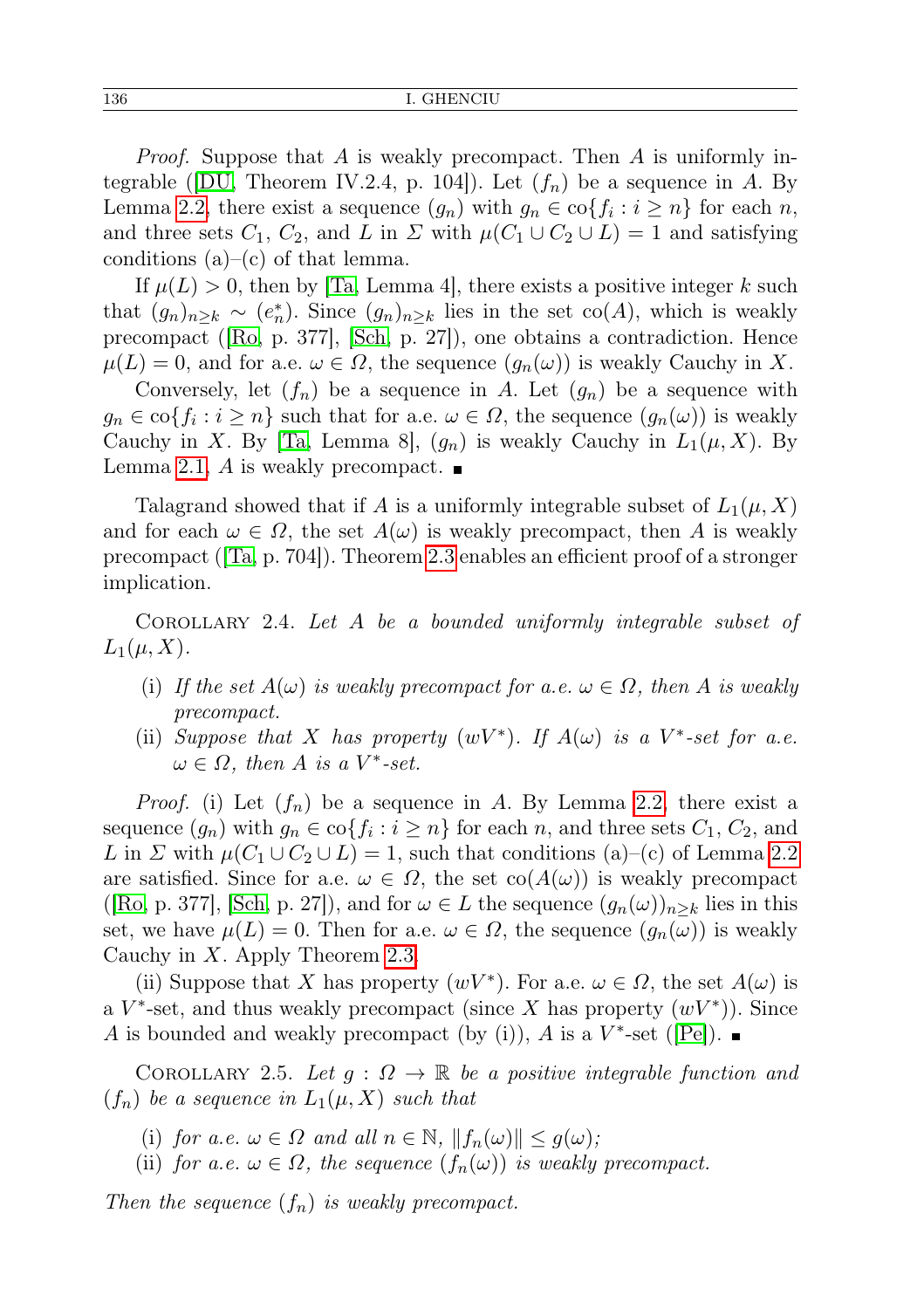*Proof.* Let  $A = \{f_n : n \in \mathbb{N}\}\$ . Then A is bounded and uniformly integrable and for a.e.  $\omega \in \Omega$ , the set  $A(\omega)$  is weakly precompact. Apply Corollary [2.4\(](#page-3-0)i).  $\blacksquare$ 

The next result is motivated by [\[Bou,](#page-9-6) Corollary 9].

COROLLARY 2.6. Suppose that X contains no copy of  $\ell_1$ , and let A be a bounded subset of  $L_1(\mu, X)$ . Then the following are equivalent:

- (i) A is uniformly integrable.
- (ii) A is weakly precompact.
- (iii) A is a  $V^*$ -set.

*Proof.* (i)⇒(ii). Suppose that A is uniformly integrable. Let  $(f_n)$  be a sequence in A. By Lemma [2.2,](#page-2-0) there exist a sequence  $(g_n)$  with  $g_n \in \text{co}\{f_i :$  $i \geq n$  for each n, and three sets  $C_1, C_2$ , and L in  $\Sigma$  with  $\mu(C_1 \cup C_2 \cup L) = 1$ , such that conditions (a)–(c) of Lemma [2.2](#page-2-0) are satisfied. However, since X contains no copy of  $\ell_1$ , condition (c) is not possible. Therefore  $\mu(L) = 0$ , and for a.e.  $\omega \in \Omega$ , the sequence  $(g_n(\omega))$  is weakly Cauchy. By Theorem [2.3,](#page-2-2) A is weakly precompact.

(ii)⇒(iii). If A is weakly precompact, then A is a  $V^*$ -set [\[Pe\]](#page-10-0).

(iii) $\Rightarrow$ (i). If A is a V<sup>\*</sup>-set, then A is uniformly integrable, by [\[Bom,](#page-9-0) Proposition 3.1.

<span id="page-4-0"></span>LEMMA 2.7 (Bom, Theorem 1.1 and Proposition 1.1). Let A be a bounded subset of a Banach space  $X$ . Then  $A$  is a  $V^*$ -set if and only if  $T(A)$  is relatively compact for each operator  $T : X \to \ell_1$ .

THEOREM 2.8. If A is a  $V^*$ -set in  $L_1(\mu, X)$ , then the set

 $\{||f(\cdot)||_X : f \in A\}$ 

is weakly precompact in  $L_1(\mu)$ .

*Proof.* Suppose that  $\{\|f(\cdot)\|_X : f \in A\}$  is not weakly precompact in  $L_1(\mu)$ . By [\[AK,](#page-9-9) Theorem 5.2.9], there is a sequence  $(A_n)$  of pairwise disjoint sets in  $\Omega$ , a sequence  $(f_n)$  in A, and an  $\epsilon > 0$  such that

$$
\int_{A_n} \|f_n(\omega)\| \, d\mu > \epsilon
$$

for all  $n \in \mathbb{N}$ .

For each  $n \in \mathbb{N}$ , choose  $g_n \in L_\infty(\mu, X^*)$  such that  $||g_n||_\infty \leq 1$ ,  $g_n$  vanishes off  $A_n$ , and

$$
\int_{A_n} \langle f_n(\omega), g_n(\omega) \rangle d\mu > \epsilon.
$$

Define  $T: L_1(\mu, X) \to \ell_1$  by

$$
T(f) = \sum_{i} \Big( \int_{A_i} \langle f(\omega), g_i(\omega) \rangle d\mu \Big) e_i^*
$$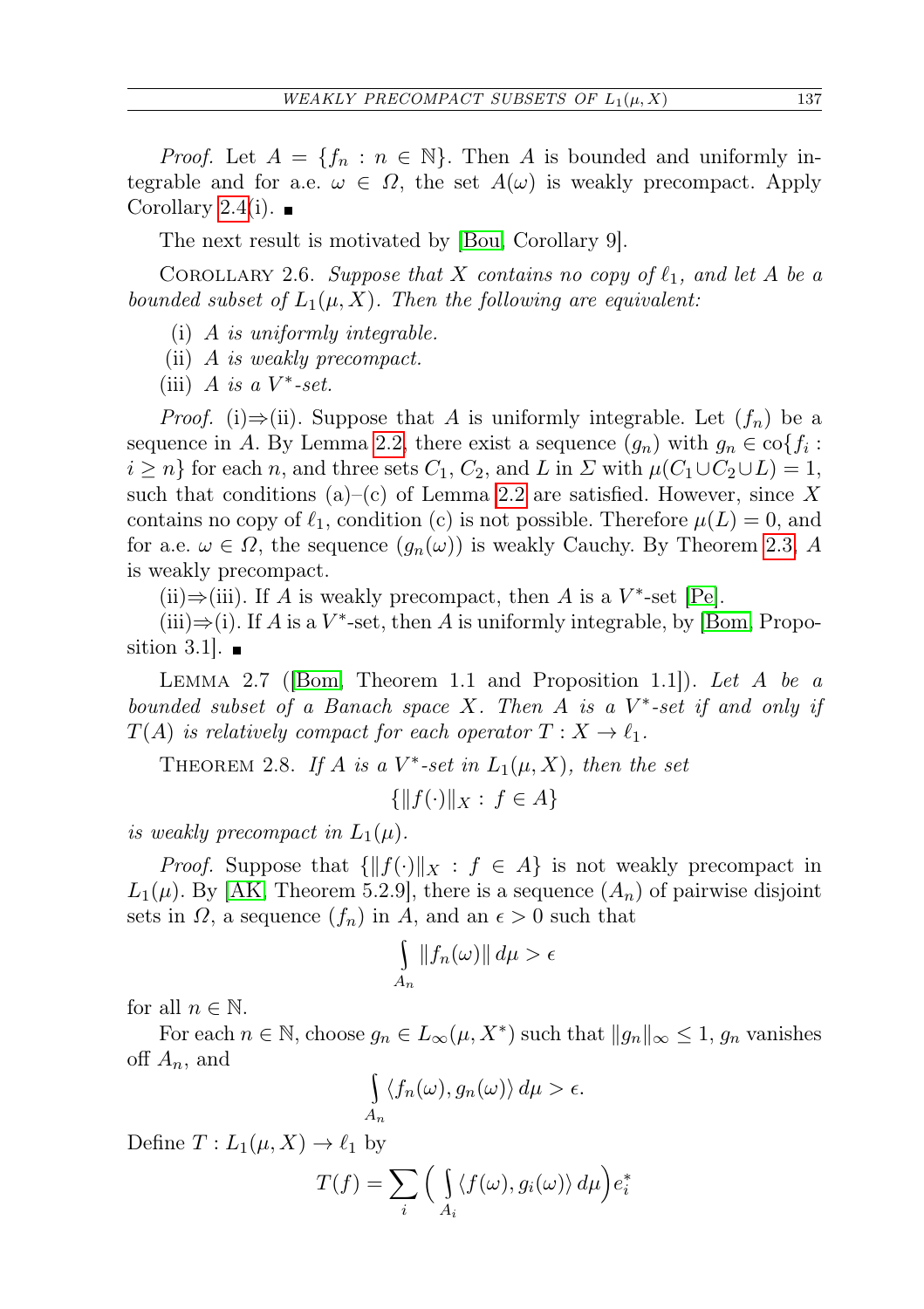for  $f \in L_1(\mu, X)$ . Note that T is a well-defined operator,  $||T|| \leq 1$ , and

$$
\langle T(f_n), e_n \rangle = \int_{A_n} \langle f_n(\omega), g_n(\omega) \rangle d\mu > \epsilon
$$

for all n. Then  $\{T(f_n): n \geq 1\}$ , and thus  $T(A)$  is not relatively compact in  $\ell_1$ . By Lemma [2.7,](#page-4-0) A is not a V<sup>\*</sup>-set, a contradiction.

COROLLARY 2.9. Let A be a bounded set in  $L_1(\mu, X)$ . Then the following are equivalent:

- (i) A is weakly precompact.
- (ii) The set  $\{||f(\cdot)||_X : f \in A\}$  is relatively weakly compact in  $L_1(\mu)$ , A is uniformly integrable, and for any sequence  $(f_n)$  in A, there is a sequence  $(g_n)$  with  $g_n \in \text{co}\{f_i : i \geq n\}$  for each n such that for a.e.  $\omega \in \Omega$ , the sequence  $(g_n(\omega))$  is weakly Cauchy in X.

*Proof.* (i)⇒(ii). If A is weakly precompact, then A is uniformly integrable ( $[DU, Theorem IV.2.4]$  $[DU, Theorem IV.2.4]$ ) and a  $V^*$ -set  $[Pe]$ . By the previous theorem, the set  $\{||f(\cdot)||_X : f \in A\}$  is weakly precompact, and thus relatively weakly compact (and uniformly integrable) in  $L_1(\mu)$  ([\[AK,](#page-9-9) Theorem 5.2.9]). The third assertion of (ii) follows from Theorem [2.3.](#page-2-2)

 $(ii) \Rightarrow (i)$ . Apply Theorem [2.3.](#page-2-2) ■

In order to prove a result similar to Lemma [2.1](#page-2-1) for  $V^*$ -sets, we need the following two lemmas.

<span id="page-5-0"></span>LEMMA 2.10 ([\[BL,](#page-9-10) Lemma 3.3]). Let  $(x_n^*, x_n)$  be a sequence in  $X^* \times X$ such that  $(x_n^*)$  is bounded and  $(x_n)$  is weakly null. If  $(\epsilon_j)$  is a sequence of positive numbers, then there exists a subsequence  $(x_{n_j}^*, x_{n_j})$  of  $(x_n^*, x_n)$  such that  $|x_{n_i}^*(x_{n_j})| < \epsilon_j$ , if  $i \neq j$ .

If  $(x_n)$  is a sequence and  $(y_j) \subseteq \text{co}\{(x_{n_j})\}$  for each j, then we say that  $(y_i)$  has pairwise disjoint support if  $N_i \cap N_k = \emptyset$  whenever  $j \neq k$  and  $y_j = \sum_{i \in N_j} \alpha_i x_i$ , with  $\sum_{i \in N_j} \alpha_i = 1$ ,  $\alpha_i \geq 0$ .

<span id="page-5-1"></span>LEMMA 2.11. Let  $(x_n)$  be a bounded sequence in X such that  $\{x_n : n \geq 1\}$ is not a  $V^*$ -set. Then there is a subsequence  $(x_{n_j})$  of  $(x_n)$  such that if  $(y_k) \subseteq$  $\text{co}\{(x_{n_j})\}$  is a sequence having pairwise disjoint support, then  $\{y_k : k \geq 1\}$ is not a V ∗ -set.

*Proof.* Let  $\epsilon > 0$  and  $\sum x_n^*$  be wuc in  $X^*$  such that  $\langle x_n^*, x_n \rangle > \epsilon$ . By Lemma [2.10,](#page-5-0) there is a subsequence  $(x_{n_j}^*, x_{n_j})$  of  $(x_n^*, x_n)$  such that  $|\langle x_{n_j}^*, x_{n_i}\rangle| < \epsilon/2^{i+3}$  for all  $i \neq j$ . Let  $(y_k) \subseteq \text{co}\{(x_{n_j})\}$  be a sequence having pairwise disjoint support. Suppose that  $y_k = \sum_{i \in N_k} \alpha_i x_{n_i}$  with  $\alpha_i \geq 0$ ,  $i \in N_k$ , and  $\sum_{i \in N_k} \alpha_i = 1$ . Let  $y_k^* = \sum_{i \in N_k} x_{n_i}^*$  for each k. Then  $\sum y_k^*$  is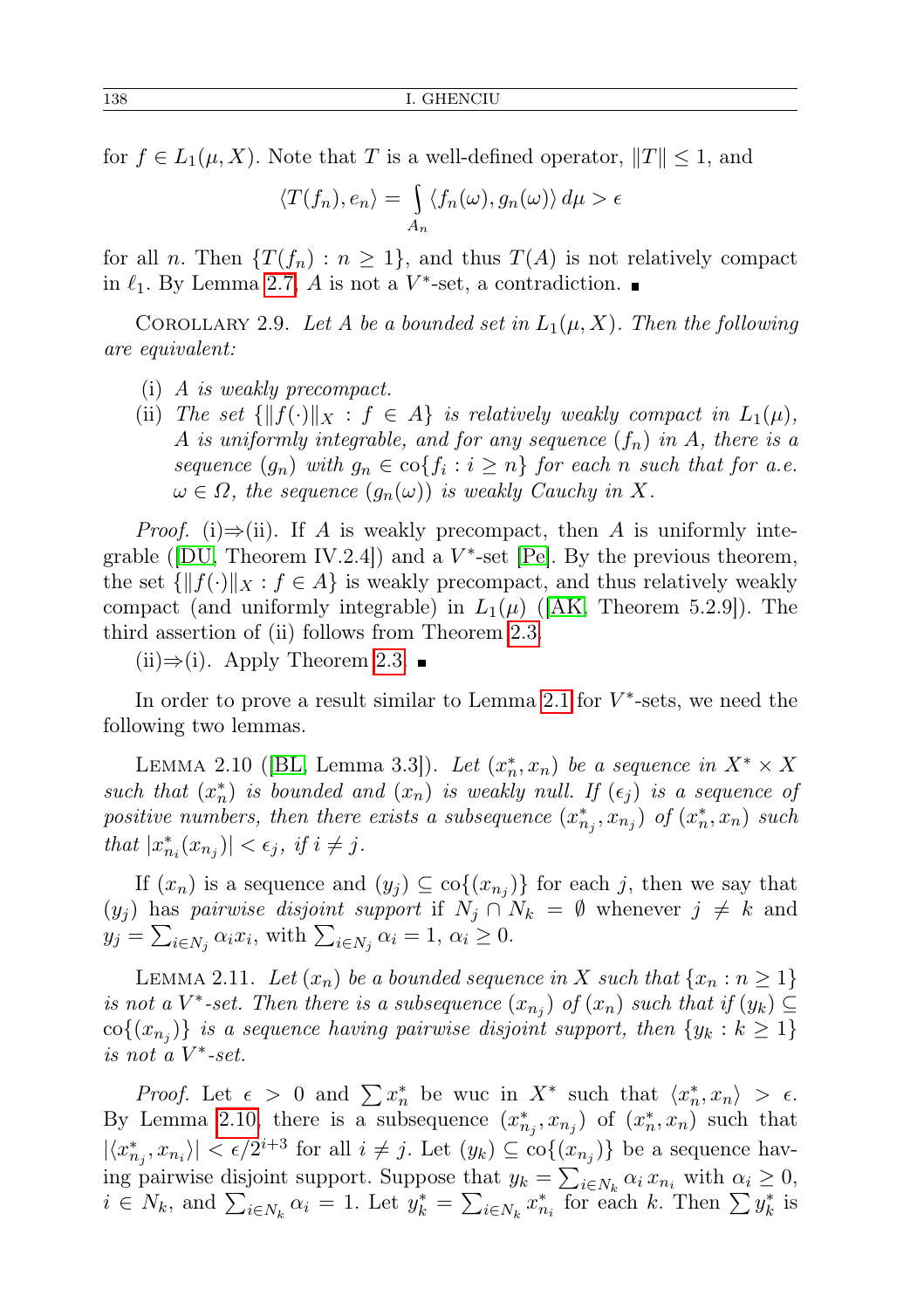wuc in  $X^*$  and

$$
\langle y_k^*, y_k \rangle = \Big\langle \sum_{i \in N_k} x_{n_i}^*, \sum_{i \in N_k} \alpha_i x_{n_i} \Big\rangle
$$
  
 
$$
\geq \sum_{i \in N_k} \alpha_i \langle x_{n_i}^*, x_{n_i} \rangle - \sum_{i \in N_k} \alpha_i \Big( \sum_{j \in N_k, j \neq i} |\langle x_{n_i}^*, x_{n_j} \rangle| \Big) > \epsilon - \epsilon/2 = \epsilon/2.
$$

We now have a version of Lemma [2.1](#page-2-1) for  $V^*$ -sets.

<span id="page-6-0"></span>LEMMA 2.12. Let A be a bounded subset of X. Then A is a  $V^*$ -set if and only if for any sequence  $(x_n)$  in A, there is a sequence  $(z_n)$  so that  $z_n \in \text{co}\{x_i : i \geq n\}$  for each n and  $\{z_n : n \geq 1\}$  is a  $V^*$ -set.

*Proof.* Suppose A is a  $V^*$ -set and let  $(x_n)$  be a sequence in A. Set  $z_n = x_n$ . Then  $(z_n)$  satisfies the required conditions.

Conversely, suppose that A is not a  $V^*$ -set. Let  $(x_n)$  be a sequence in A such that  $\{x_n : n \geq 1\}$  is not a  $V^*$ -set. Use Lemma [2.11](#page-5-1) to choose a subsequence  $(x_{n_j})$  of  $(x_n)$  such that if  $(y_k) \subseteq \text{co}\{(x_{n_j})\}$  is a sequence having pairwise disjoint support, then  $\{y_k : k \geq 1\}$  is not a  $V^*$ -set. Let  $z_j \in \text{co}\{x_{n_i} : i \geq j\}$  for each  $j \in \mathbb{N}$ . Let  $(z_{j_k})$  be a subsequence having pairwise disjoint support. Then  $\{z_{j_k}: k \geq 1\}$  is not a  $V^*$ -set, and thus  $\{z_i : i \geq 1\}$  is not a  $V^*$ -set.

COROLLARY 2.13. Suppose that X has property  $(wV^*)$ . Then a subset A of  $L_1(\mu, X)$  is a V<sup>\*</sup>-set if and only if A is bounded, uniformly integrable, and for any sequence  $(f_n)$  in  $A$ , there exists a sequence  $(g_n)$  with  $g_n \in \text{co}\{f_i :$  $i \geq n$ } for each n such that for a.e.  $\omega \in \Omega$ ,  $(g_n(\omega))$  is a  $V^*$ -set.

*Proof.* Suppose that  $A$  is a  $V^*$ -set. Then  $A$  is bounded and uniformly integrable ([\[Bom,](#page-9-0) Proposition 3.1]). Since X has property  $(wV^*)$ ,  $L_1(\mu, X)$ has property  $(wV^*)$  ([\[Ra\]](#page-10-9)). Then A is weakly precompact. Let  $(f_n)$  be a sequence in A. By Theorem [2.3,](#page-2-2) there exists a sequence  $(g_n)$  with  $g_n \in$  $\text{co}\{f_i : i \geq n\}$  for each n such that for a.e.  $\omega \in \Omega$ ,  $(g_n(\omega))$  is weakly Cauchy. Then for a.e.  $\omega \in \Omega$ ,  $(g_n(\omega))$  is a V<sup>\*</sup>-set ([\[Pe\]](#page-10-0)).

Conversely, let  $(f_n)$  be a sequence in A. Choose a sequence  $(g_n)$  with  $g_n \in \text{co}\{f_i : i \geq n\}$  for each n such that for a.e.  $\omega \in \Omega$ ,  $(g_n(\omega))$  is a V<sup>\*</sup>-set. By Corollary [2.4\(](#page-3-0)ii),  $\{g_n : n \geq 1\}$  is a  $V^*$ -set. By Lemma [2.12,](#page-6-0) A is a  $V^*$ -set.

COROLLARY 2.14. Suppose that  $X^*$  has the Schur property. Then a subset A of  $L_1(\mu, X)$  is a DP set if and only if A is bounded, uniformly integrable, and for any sequence  $(f_n)$  in A, there exists a sequence  $(g_n)$  with  $g_n \in \text{co}\{f_i : i \geq n\}$  for each n such that for a.e.  $\omega \in \Omega$ ,  $(g_n(\omega))$  is a DP set.

*Proof.* We note that  $X^*$  has the Schur property if and only if X has the DPP and X contains no copy of  $\ell_1$  ([\[Di2\]](#page-9-3)).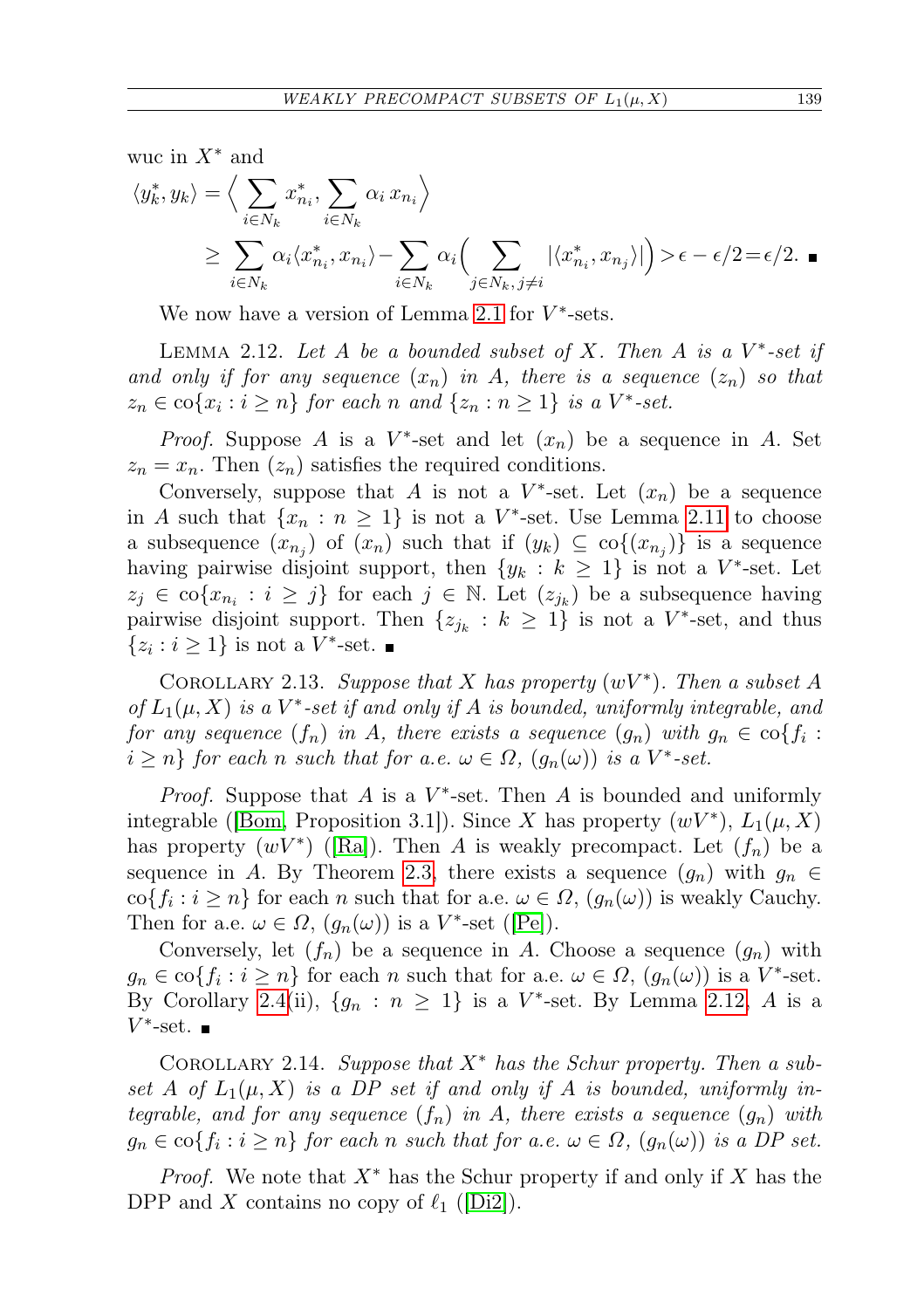Suppose that  $A$  is a DP set. Then  $A$  is bounded, weakly precompact, and uniformly integrable [\[An\]](#page-9-2). Let  $(f_n)$  be a sequence in A. By Theorem [2.3,](#page-2-2) there exists a sequence  $(g_n)$  with  $g_n \in \text{co}\{f_i : i \geq n\}$  for each n such that for a.e.  $\omega \in \Omega$ ,  $(g_n(\omega))$  is weakly Cauchy in X, and hence a DP set  $(|\text{Di2}|)$ .

Conversely, if A is bounded and uniformly integrable, then A is a DP set, by  $|An, Corollary 4|.$ 

We will need the following lemmas. The first of them is similar to a result of Grothendieck about relatively weakly compact sets ([\[Di1,](#page-9-1) p. 227]).

<span id="page-7-0"></span>LEMMA 2.15. Let A be a bounded subset of X. If for any  $\epsilon > 0$  there exists a weakly precompact subset  $A_{\epsilon}$  of X such that  $A \subseteq A_{\epsilon} + \epsilon B_X$ , then A is weakly precompact.

*Proof.* Let  $(x_n)$  be a sequence in A. Choose a weakly precompact subset  $A_1$  of X, a sequence  $(y_n^1)$  in  $A_1$ , and a sequence  $(z_n^1)$  in  $B_X$  so that  $x_n =$  $y_n^1 + z_n^1$  for  $n \ge 1$ . We observe that  $(y_n^1)$  has a weakly Cauchy subsequence. Let  $\phi_1 : \mathbb{N} \to \mathbb{N}$  be a strictly increasing function so that  $(y_{\phi_1(n)}^1)$  is weakly Cauchy.

Now consider the sequence  $(x_{\phi_1(n)})$ . Choose a weakly precompact subset  $A_2$  of X, a sequence  $(y_n^2)$  in  $A_2$ , and a sequence  $(z_n^2)$  in  $(1/2)B_X$  so that  $x_{\phi_1(n)} = y_n^2 + z_n^2$  for  $n \geq 1$ . Then  $(y_n^2)$  has a weakly Cauchy subsequence. Let  $\phi_2 : \phi_1(\mathbb{N}) \to \phi_1(\mathbb{N})$  be a strictly increasing function so that  $(y^2_{\phi_2(n)})$  is weakly Cauchy.

Consider the sequence  $(x_{\phi_2 \phi_1(n)})$ . Choose a weakly precompact subset  $A_3$  of X, a sequence  $(y_n^3)$  in  $A_3$ , and a sequence  $(z_n^3)$  in  $(1/3)B_X$  so that  $x_{\phi_2\phi_1(n)} = y_n^3 + z_n^3$ ,  $n \geq 1$ . Let  $\phi_3 : \phi_2\phi_1(\mathbb{N}) \to \phi_2\phi_1(\mathbb{N})$  be a strictly increasing function so that  $(y_{\phi_3(n)}^3)$  is weakly Cauchy and consider the sequence  $(x_{\phi_3\phi_2\phi_1(n)})$ . Choose a weakly precompact subset  $A_4$  of X and use the hypotheses to continue this process.

Now consider the subsequence  $w_1 = x_{\phi_1(1)}$ ,  $w_2 = x_{\phi_2\phi_1(2)}$ ,  $w_3 = x_{\phi_3\phi_2\phi_1(3)}$ , ... of  $(x_n)$ . Let  $\epsilon > 0$ . Choose  $i \in \mathbb{N}$  so that  $2/i < \epsilon/2$ , and let  $x^* \in X^*$ ,  $||x^*||$  ≤ 1. Choose  $N \in \mathbb{N}$  so that if  $p, q > N$ , then

$$
|x^*(y_{\phi_i(p)}^i)-x^*(y_{\phi_i(q)}^i)| < \epsilon/2.
$$

If  $s, t > N + i$ , then  $w_s = y_{\phi_i(p)}^i + z_{\phi_i(p)}^i$  and  $w_t = y_{\phi_i(q)}^i + z_{\phi_i(q)}^i$  for some  $p, q > N$ . Consequently,

$$
|x^*(w_s) - x^*(w_t)| \le |x^*(y_{\phi_i(p)}^i) - x^*(y_{\phi_i(q)}^i)| + |x^*(z_{\phi_i(p)}^i) - x^*(z_{\phi_i(q)}^i)|
$$
  

$$
< \epsilon/2 + \epsilon/2 = \epsilon.
$$

<span id="page-7-1"></span>Hence  $(w_n)$  is weakly Cauchy, and A is weakly precompact.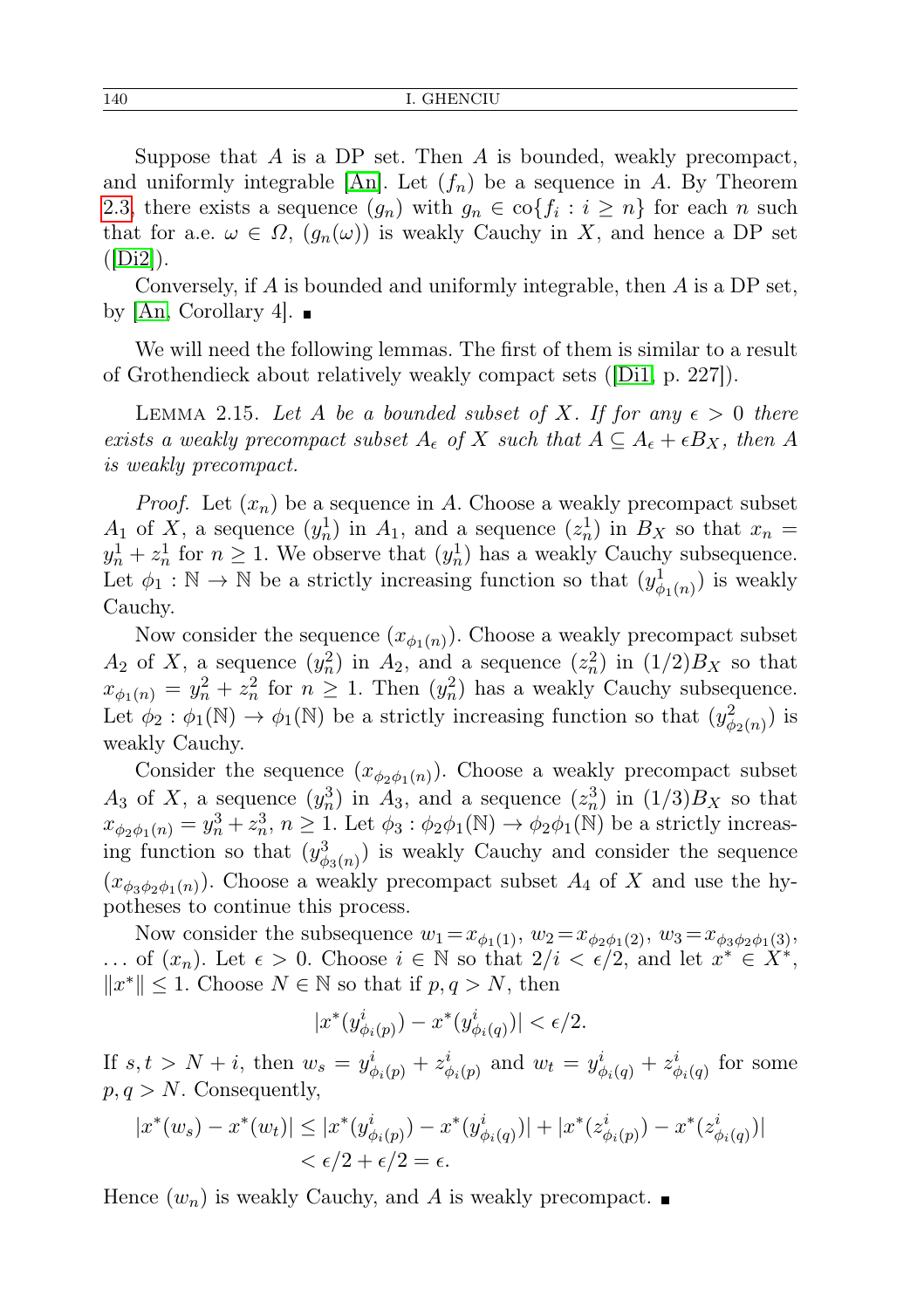LEMMA 2.16 ([\[Bom,](#page-9-0) Corollary 1.7]). Let A be a bounded subset of X. If for any  $\epsilon > 0$  there exists a V<sup>\*</sup>-subset  $A_{\epsilon}$  of X such that  $A \subseteq A_{\epsilon} + \epsilon B_X$ , then  $A$  is a  $V^*$ -set.

<span id="page-8-1"></span>LEMMA 2.17. Let A be a bounded subset of X. If for any  $\epsilon > 0$  there exists a DP subset  $A_{\epsilon}$  of X such that  $A \subseteq A_{\epsilon} + \epsilon B_X$ , then A is a DP set.

Proof. We recall the following characterization of DP sets obtained in  $|An|$ : a subset A of X is a DP set if and only if every weakly compact operator  $T: X \to c_0$  maps A into a relatively compact set. Let  $T: X \to c_0$ be a weakly compact operator with  $||T|| \leq 1$ . For each  $\epsilon > 0$ , choose a DP subset  $A_{\epsilon}$  of X such that  $A \subseteq A_{\epsilon} + \epsilon B_X$ . Then

$$
T(A) \subseteq T(A_{\epsilon}) + \epsilon T(B_X) \subseteq T(A_{\epsilon}) + \epsilon B_{c_0},
$$

and  $T(A_{\epsilon})$  is relatively compact ([\[An\]](#page-9-2)). Therefore  $T(A)$  is relatively compact  $(|D_1, p. 5|)$ , and thus A is a DP set  $(|An|)$ .

Recall that  $W = \{f \in L_1(\mu, X) : \text{for a.e. } \omega \in \Omega, ||f(\omega)|| \leq 1\}.$  The following theorem is motivated by [\[Ul2,](#page-10-10) Theorem 8].

<span id="page-8-0"></span>THEOREM 2.18. Let A be a bounded subset of  $L_1(\mu, X)$ .

- (i) If A is uniformly integrable, then for every  $\epsilon > 0$ , there exist a positive integer N and a subset H of NW such that  $A \subseteq H + \epsilon B(0)$ .
- (ii) A is weakly precompact if and only if for every  $\epsilon > 0$ , there exist a positive integer N and a weakly precompact subset H of NW such that  $A \subseteq H + \epsilon B(0)$ .

*Proof.* (i) Let  $\epsilon > 0$ . Since A is uniformly integrable, there is a  $\delta > 0$ such that if  $B \in \Sigma$ ,  $\mu(B) < \delta$ , then

$$
\sup_{f\in A}\int\limits_{B}\|f(\omega)\|\,d\mu<\epsilon.
$$

Using the boundedness of  $A$ , we can find a positive integer  $N$  such that for each  $f \in A$ ,  $\mu({\{\omega \in \Omega : ||f(\omega)|| > N\}}) < \delta$ .

For  $f \in A$ , let  $f_N = f \cdot \chi_{E_f}$ , where  $E_f = {\omega \in \Omega : ||f(\omega)|| \le N}$ . Note that  $||f - f_N|| < \epsilon$  for all  $f \in A$ . Let  $H = \{f_N : f \in A\}$ . Then  $H \subseteq W(N) = NW$  and  $A \subseteq H + \epsilon B(0)$ . For all  $\omega \in \Omega$ ,  $H(\omega) \subseteq A(\omega) \cup \{0\}$ .

(ii) Suppose  $A$  is weakly precompact. Then  $A$  is uniformly integrable ([\[DU,](#page-9-5) Theorem IV.2.4]). Let  $\epsilon > 0$ . By (i), there exist a positive integer N and a subset H of NW such that  $A \subseteq H + \epsilon B(0)$ . By [\[Bou,](#page-9-6) Proposition 10], the set  $\{f \cdot \chi_E : f \in A, E \in \Sigma\}$  is weakly precompact, since A is a weakly precompact subset of  $L_1(\mu, X)$  and  $\{\chi_E : E \in \Sigma\}$  is a bounded subset of  $L_\infty$ . Since  $H \subseteq \{f \cdot \chi_E : f \in A, E \in \Sigma\}$ , H is weakly precompact.

The converse follows from Lemma [2.15.](#page-7-0)  $\blacksquare$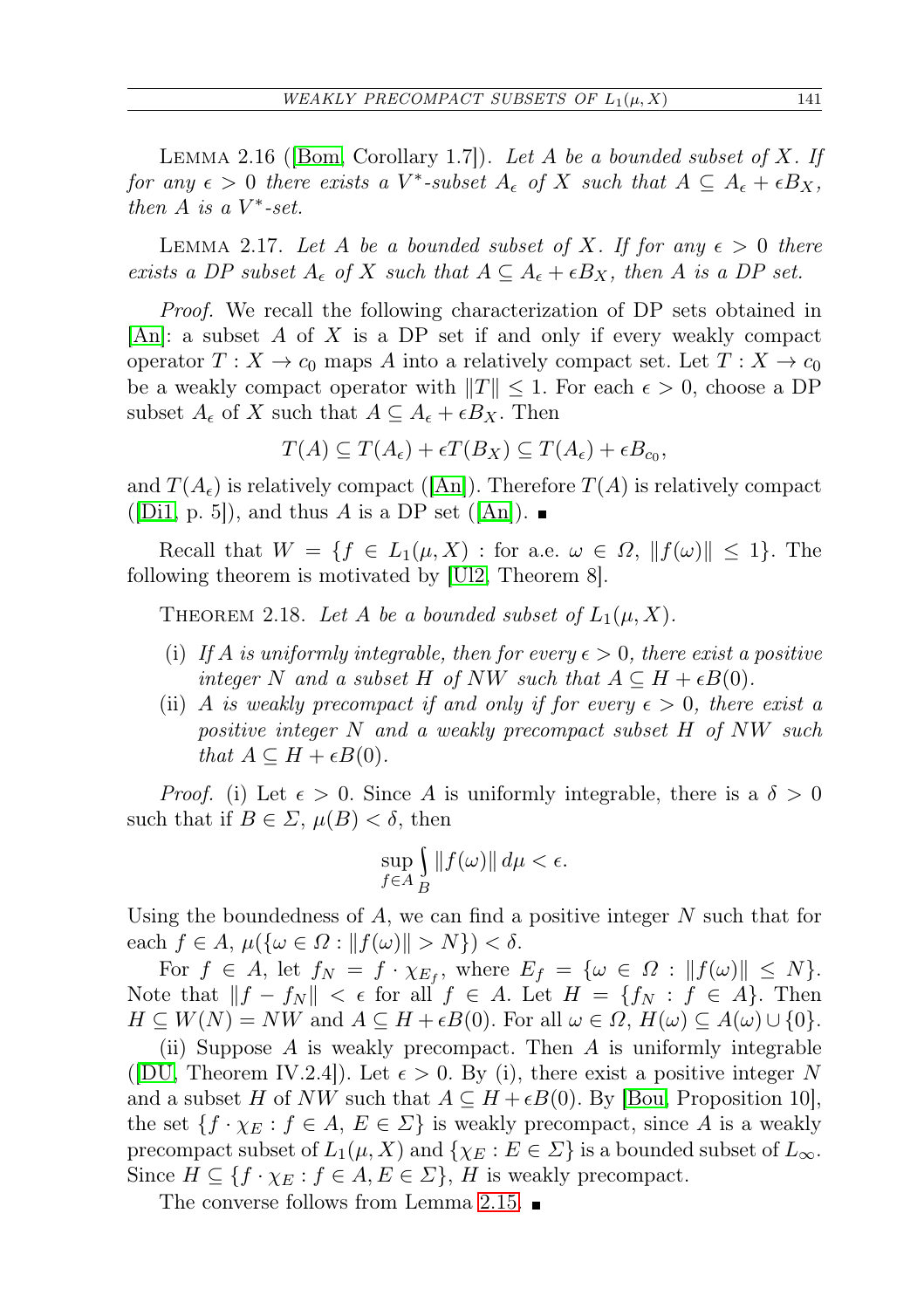COROLLARY 2.19. If X has property  $(wV^*)$ , then A is a  $V^*$ -set if and only if for every  $\epsilon > 0$ , there exist a positive integer N and a V<sup>\*</sup>-subset H of NW such that  $A \subseteq H + \epsilon B(0)$ .

*Proof.* Suppose X has property  $(wV^*)$  and let A be a V<sup>\*</sup>-set in  $L_1(\mu, X)$ . Since X has property  $(wV^*)$ ,  $L_1(\mu, X)$  has property  $(wV^*)$  ([\[Ra\]](#page-10-9)). Then A is weakly precompact. Let  $\epsilon > 0$ . By Theorem [2.18\(](#page-8-0)ii), there exist a positive integer  $N$  and a weakly precompact subset  $H$  of  $NW$  such that  $A \subseteq H + \epsilon B(0)$ . Since H is bounded and weakly precompact, H is a V<sup>\*</sup>-set  $(|\text{Pe}|)$ .

The converse follows from Lemma [2.16.](#page-7-1)

COROLLARY 2.20. If  $X^*$  has the Schur property, then A is a DP set if and only if for every  $\epsilon > 0$ , there exist a positive integer N and a DP subset H of NW such that  $A \subseteq H + \epsilon B(0)$ .

*Proof.* Suppose  $X^*$  has the Schur property and let A be a DP set in  $L_1(\mu, X)$ . Let  $\epsilon > 0$ . Since A is weakly precompact ([\[Ro,](#page-10-5) p. 377]), there exist a positive integer  $N$  and a weakly precompact subset  $H$  of  $NW$  such that  $A \subseteq H + \epsilon B(0)$  (by Theorem [2.18\(](#page-8-0)ii)). Since  $L_1(\mu, X)$  has the DPP ([\[An\]](#page-9-2)), H is a DP set  $(|Di2|)$ .

The converse follows from Lemma [2.17.](#page-8-1)

## REFERENCES

- <span id="page-9-9"></span>[AK] F. Albiac and N. J. Kalton, Topics in Banach Space Theory, Grad. Texts in Math. 233, Springer, 2006.
- <span id="page-9-2"></span>[\[An\]](http://dx.doi.org/10.1007/BF01406706) K. T. Andrews, Dunford–Pettis sets in the space of Bochner integrable functions, Math. Ann. 241 (1979), 35–41.
- <span id="page-9-4"></span>[\[BDS\]](http://dx.doi.org/10.4153/CJM-1955-032-1) R. G. Bartle, N. Dunford and J. Schwartz, Weak compactness and vector measures, Canad. J. Math. 7 (1955), 289–305.
- <span id="page-9-10"></span>[\[BL\]](http://dx.doi.org/10.1017/S0305004100073308) E. M. Bator and P. W. Lewis, Properties  $(V)$  and  $(wV)$  on  $C(\Omega, X)$ , Math. Proc. Cambridge Philos. Soc. 117 (1995), 469–477.
- <span id="page-9-0"></span>[\[Bom\]](http://dx.doi.org/10.1017/S0017089500009113) F. Bombal, On  $(V^*)$  sets and Pełczyński's property  $(V^*)$ , Glasgow Math. J. 32 (1990), 109–120.
- <span id="page-9-6"></span>[\[Bou\]](http://dx.doi.org/10.1007/BF02760458) J. Bourgain, An averaging result for  $l^1$ -sequences and applications to weakly conditionally compact sets in  $L_X^1$ , Israel J. Math. 32 (1979), 289-298.
- <span id="page-9-1"></span>[Di1] J. Diestel, Sequences and Series in Banach Spaces, Grad. Texts in Math. 92, Springer, 1984.
- <span id="page-9-3"></span>[Di2] J. Diestel, A survey of results related to the Dunford–Pettis property, in: Contemp. Math. 2, Amer. Math. Soc., 1980, 15–60.
- <span id="page-9-8"></span>[DRS] J. Diestel, W. M. Ruess and W. Schachermayer, Weak compactness in  $L^1(\mu, X)$ , Proc. Amer. Math. Soc. 118 (1993), 447–453.
- <span id="page-9-5"></span>[DU] J. Diestel and J. J. Uhl, Jr., Vector Measures, Math. Surveys 15, Amer. Math. Soc., 1977.
- <span id="page-9-7"></span>[Din] N. Dinculeanu, Vector Measures, Pergamon Press, 1967.